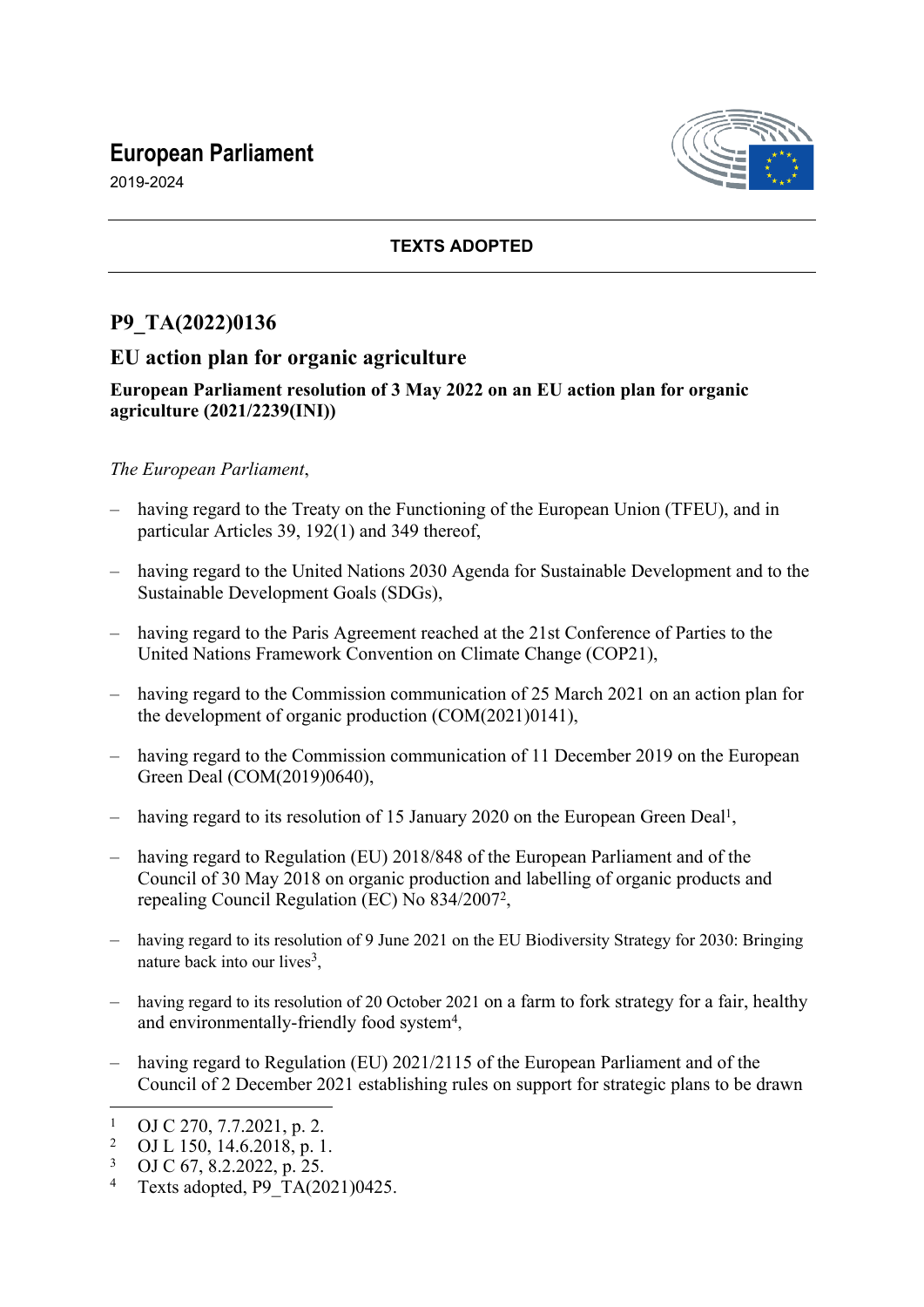up by Member States under the Common agricultural policy (CAP Strategic Plans) and financed by the European Agricultural Guarantee Fund (EAGF) and by the European Agricultural Fund for Rural Development (EAFRD) and repealing Regulations (EU) No 1305/2013 and (EU) No 1307/2013<sup>1</sup> ,

- having regard to Regulation (EU) 2021/2117 of the European Parliament and of the Council of 2 December 2021 amending Regulations (EU) No 1308/2013 establishing a common organisation of the markets in agricultural products, (EU) No 1151/2012 on quality schemes for agricultural products and foodstuffs, (EU) No 251/2014 on the definition, description, presentation, labelling and the protection of geographical indications of aromatised wine products and (EU) No 228/2013 laying down specific measures for agriculture in the outermost regions of the Union<sup>2</sup>,
- having regard to the Council conclusions of 19 July 2021 on the action plan for the development of organic agriculture,
- having regard to its resolution of 17 April 2018 on a European strategy for the promotion of protein crops – encouraging the production of protein and leguminous plants in the European agriculture sector<sup>3</sup>,
- having regard to the Council conclusions of 19 October 2020 on the farm to fork strategy,
- having regard to the European Economic and Social Committee opinion of 22 September 2021 on the Action Plan for the development of EU organic production,
- having regard to the European Committee of the Regions opinion of 2 December 2021 on the EU action plan for organic farming,
- having regard to Rule 54 of its Rules of Procedure,
- having regard to the report of the Committee on Agriculture and Rural Development (A9- 0126/2022),
- A. whereas the Commission communication on an action plan for the development of organic production (organic action plan, OAP) emphasises that the Green Deal, and the farm to fork and biodiversity strategies under its umbrella, is the key to managing the transition towards a more sustainable food system, in particular strengthening farmers' efforts to protect the environment, preserve biodiversity and tackle climate change; whereas a key role in attaining this objective is played by agriculture in general, and organic agriculture in particular;
- B. whereas after 12 months, the list of almost all of the secondary legislation needed for the entry into force of Regulation (EU) 2018/848 is now ready, although this is not the case for the delegated regulation regulating organic salt production;

<sup>1</sup> OJ L 435, 6.12.2021, p. 1.

<sup>2</sup> OJ L 435, 6.12.2021, p. 262.

<sup>3</sup> OJ C 390, 18.11.2019, p. 2.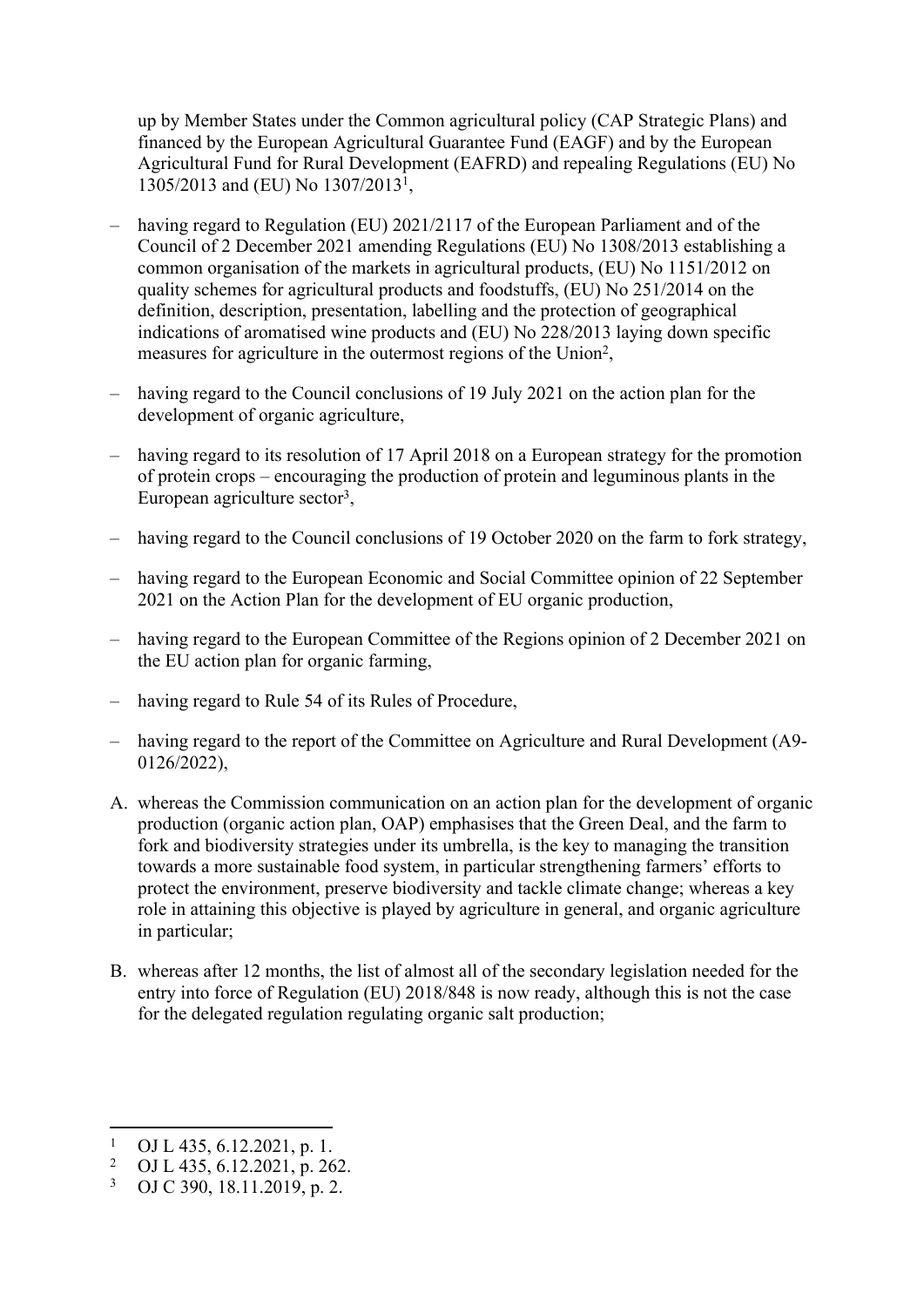- C. whereas the delegated regulation will have to give priority to the natural processes, without additives or carbon emissions during preparation, that characterise sea salt for it to be given organic certification;
- D. whereas Europe's food system must deliver sustainably produced and nutritious food at affordable prices and ensure food security in a way that ensures a healthy society and a healthy planet, contributes to social and economic well-being, protects the health of both ecosystems and European citizens, and ensures the profitability of agricultural production and therefore a fair living for farmers; whereas it is essential to ensure that the increase in the amount of land used for organic farming matches the market's ability to absorb organic products;
- E. whereas Regulation (EU) 2018/848 on organic production and labelling of organic products obliges farmers to comply with a conversion period during which they have to apply all rules on organic production;
- F. whereas this period may last up to three years; whereas during this period, farmers have to bear higher costs of production without benefiting from higher market prices for organic products;
- G. whereas organic agriculture offers various environmental benefits, including reduced greenhouse gas emissions, and has the potential to help the agricultural sector play its part in the fight against climate change, in adaptation to climate change and in addressing key challenges such as the loss of jobs in rural areas, soil fertility and biodiversity loss, as well as promoting resilience in the face of economic challenges;
- H. whereas agricultural diversity and shorter chains between farmer and consumer are important elements for a healthy and sustainable food system;
- I. whereas organic farming can contribute to striking an ambitious balance in terms of sustainability from an economic, social and environmental perspective, fostering soil, water and biodiversity protection and animal welfare, and offers young people opportunities to enter the farming profession;
- J. whereas environmental and animal welfare standards in the EU are among the highest in the world; whereas organic farmland has 30 % more biodiversity, is beneficial to pollinators and limits the use of artificial fertilisers and plant protection products;
- K. whereas organic farming can also contribute to the revitalisation of rural areas, the creation of employment, the sustainability of small farms, bringing consumers and producers closer, enhancing the connections with the local economy and stimulating positive economic multipliers; whereas the new common agricultural policy (CAP) introduces new ambitious measures to encourage sustainable production, including organic farming;
- L. whereas it is essential to ensure that consumers, who are attaching increasing importance to the quality of what they eat, and the catering sector, are in a position to make informed and conscious choices when purchasing food;
- M. whereas it is necessary to ensure that consumers are properly informed about the benefits of consuming organic products and that they are protected against deliberately misleading labels, packaging and advertising;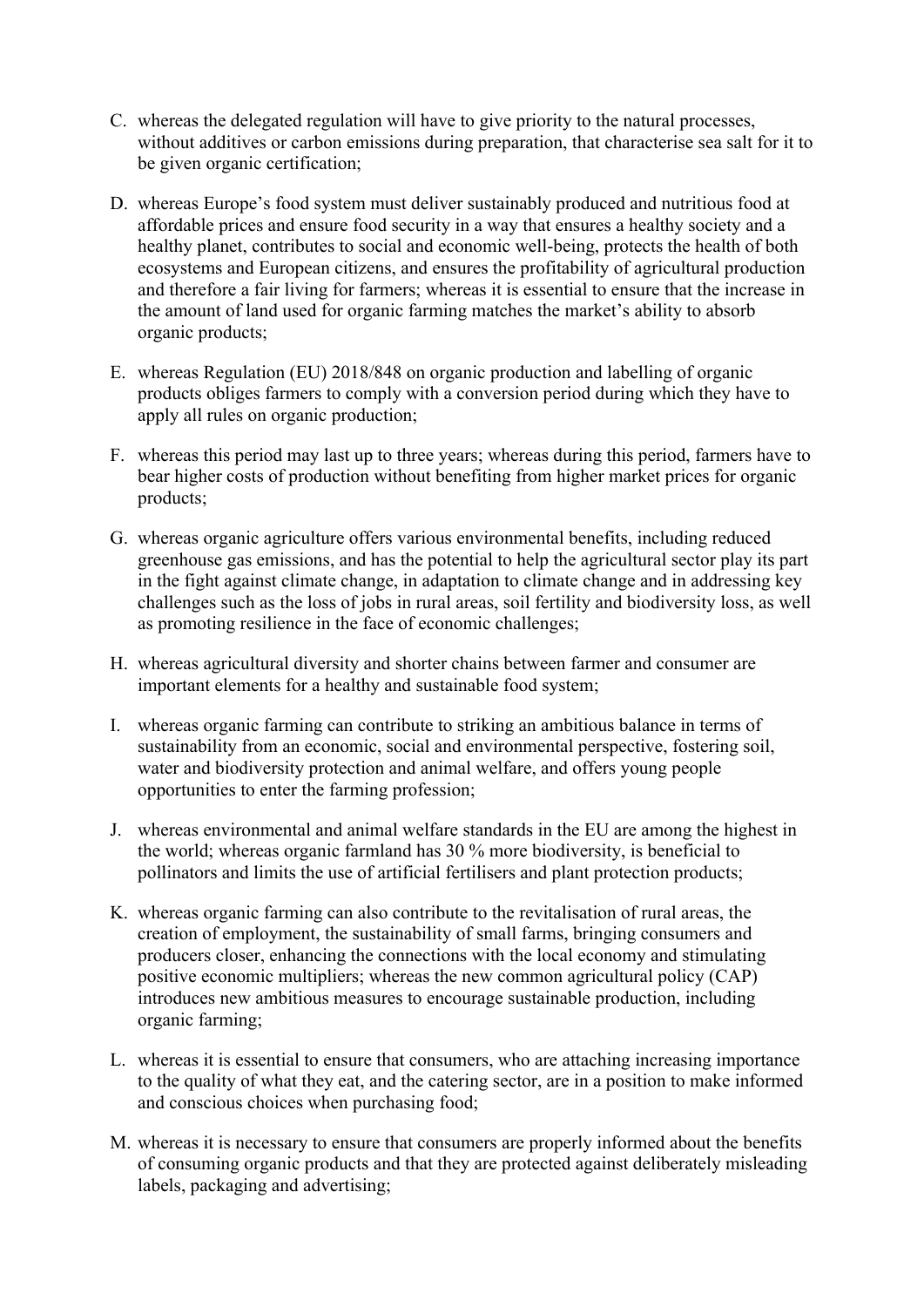- N. whereas in 2019, the EU's total agricultural area under organic farming grew to 13.8 million hectares; whereas it currently accounts for 8.5 % of the EU's total utilised agricultural area; whereas between 2010 and 2019, the value of the EU's organic market more than doubled;
- O. whereas the retail sales of organic products increased from EUR 18 billion to EUR 41 billion in the period 2009-2019; whereas the increase of organic production outpaces the development of the organic market in parts of the EU, with significant differences in organic consumption across the Member States; whereas the production of organic products is very low or non-existent in certain parts of the EU, with great disparities between the Member States, varying from 0.5 % to 26.5 % of the available area devoted to the sector:
- P. whereas the OAP includes 23 actions, providing a solid basis for developing the organic sector in a sustainable manner; whereas a mid-term review of the OAP in 2024 is envisaged and an annual 'EU Organic Day' has been established, which represents an opportunity to improve the visibility and the recognition of organic farming and raise awareness of the benefits of organic production, as organic farmers are considered 'pioneers of sustainable agriculture';
- Q. whereas Regulation (EU) 2018/848, which will apply from 1 January 2022, aims in particular to increase consumers' trust in organic products through more stringent controls and rules for imports;
- R. whereas the strategic guidelines for a more sustainable and competitive EU aquaculture for the period 2021 to 2030 were published in May 2021 and will be developed in the National Strategic Plans;

#### *General comments*

- 1. Welcomes the Commission communication on an action plan for the development of organic production, the objective of increasing the EU's agricultural area under organic farming by 2030 through the development of supply and demand, and the Commission's recognition of organic farming as one of the main components on the EU's path towards more sustainable food systems, using more sustainable agricultural practices, more efficient use of renewable sources, ensuring higher standards for animal welfare and helping to ensure higher revenues for European farmers;
- 2. Calls on the Commission to carry out an impact assessment with regard to the share of the EU's agricultural area under organic farming; considers that the development of organic farming, which delivers many positive externalities and benefits for climate change mitigation, biodiversity and soil protection, and will contribute to the achievement of the objectives of the farm to fork and biodiversity strategies; recognises, at the same time, the potential for other sustainable production models and farming methods, such as integrated production and biological control, to contribute to the Green Deal's objectives;
- 3. Underlines that the share of agricultural land under organic farming varies significantly among the Member States; stresses that this must be taken into account when developing policies and instruments aimed at enhancing organic production and urges the Commission to pay particular attention to supporting the Member States which are lagging behind;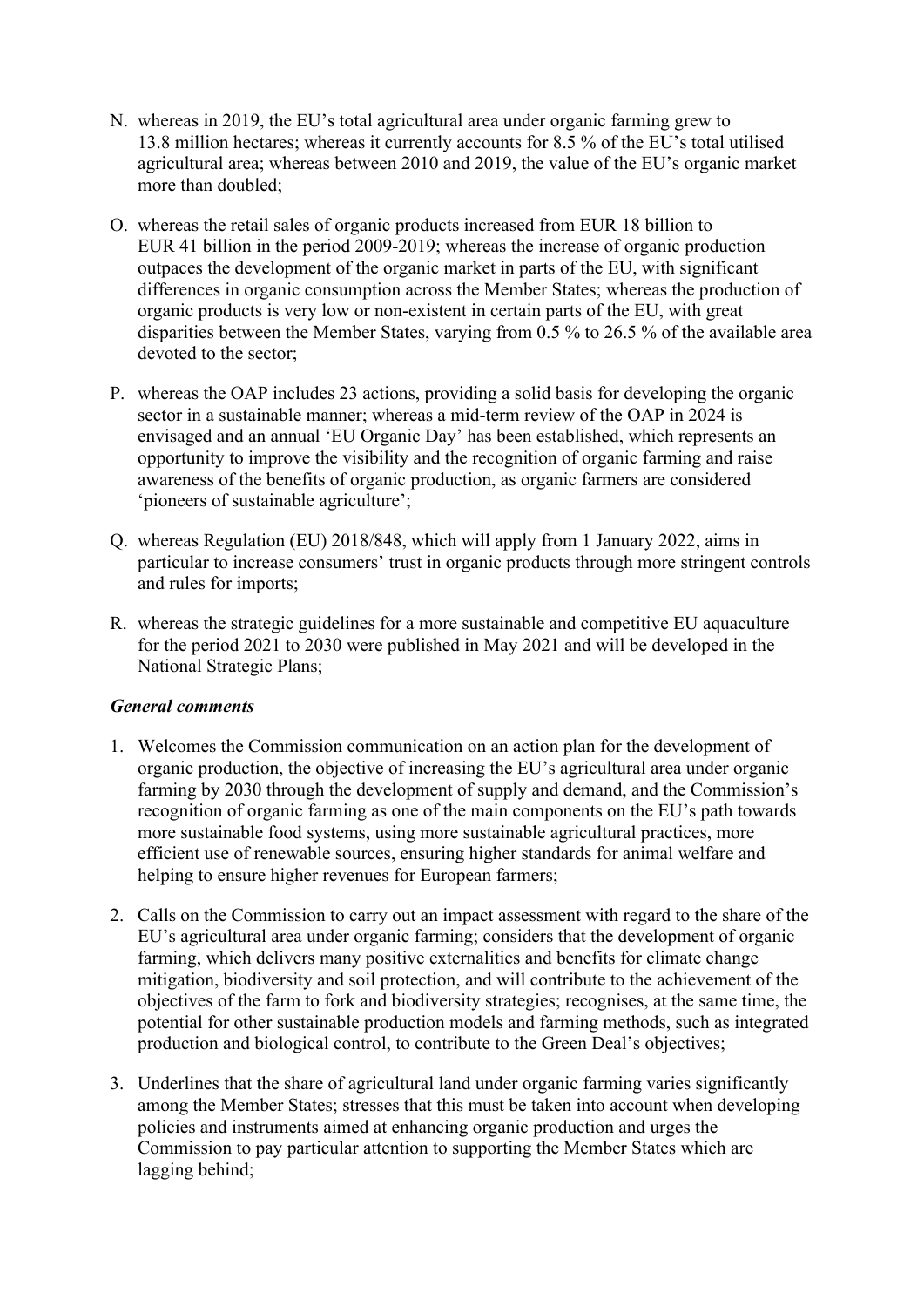- 4. Insists that all measures and instruments proposed in this regard should be based on thorough analyses and impact assessments; is of the opinion that legislation and the OAPs must provide sufficient room for flexibility to take into account the differences in the nature and conditions of organic agriculture in the Member States;
- 5. Points out that, with the introduction of the new Regulation (EU) 2018/848 on organic production in 2022, the Commission must ensure an orderly and measured transition from the old EU organic legislation so that the organic sector can familiarise itself with the new rules quickly and reliably; calls on the Commission to carry out an impact assessment of the new regulation five years after its implementation, with a view to making any necessary adjustments;
- 6. Underlines that the development and growth of the organic sector and organic areas, as foreseen in the farm to fork strategy, with a key role in revitalising and maintaining vibrant rural areas, must be market-driven and accompanied by holistic supply chain developments, including processing, as well as policy measures to stimulate further supply and demand for organic food and to ensure consumer trust;
- 7. Emphasises that the combination of these approaches should allow balanced development, in line with the market's ability to absorb organic production, in order to safeguard the future profitability of the organic market and organic farming in the EU;
- 8. Underlines the need, in this context, to remove excessive administrative burdens; stresses that the environmental benefits of organic farming should not only be supported by consumers of organic products willing to pay a higher price, but the CAP budget should also properly reward organic farmers for the specific public goods that they deliver through the protection of the environment and of natural resources, through the reduction of inputs and through supporting higher animal welfare standards;
- 9. Highlights that stimulating the agricultural sustainability and resilience of the EU food system should be a priority, and that organic farming is a key element for achieving environmental and climate objectives; considers that sustainable innovation in practices such as organic farming and, more broadly, agroecology can lead to greater diversity within farming systems;
- 10. Underlines that the co-existence of different farming systems is important, as diversity is key to food system security and resilience, and benefits sustainable development; points out that there is no single farming model that fits all countries and regions, and stresses that the benefits of the different sustainable farming models should be recognised;
- 11. Points out the importance of continuing to increase organic yields in order to prevent an increased ecological footprint from food production in non-EU countries while more conversion to the organic farming model takes place in EU regions;
- 12. Points out that for an EU action plan to succeed, it must stimulate and mobilise the Member States, as well as regional and local authorities, taking into account their specificities and different starting points; believes that regional and local OAPs, where relevant, should also play a role in the development of the organic sector;
- 13. Expresses the view, therefore, that Member States should be encouraged to establish their own national strategies for organic farming and to develop their own national and/or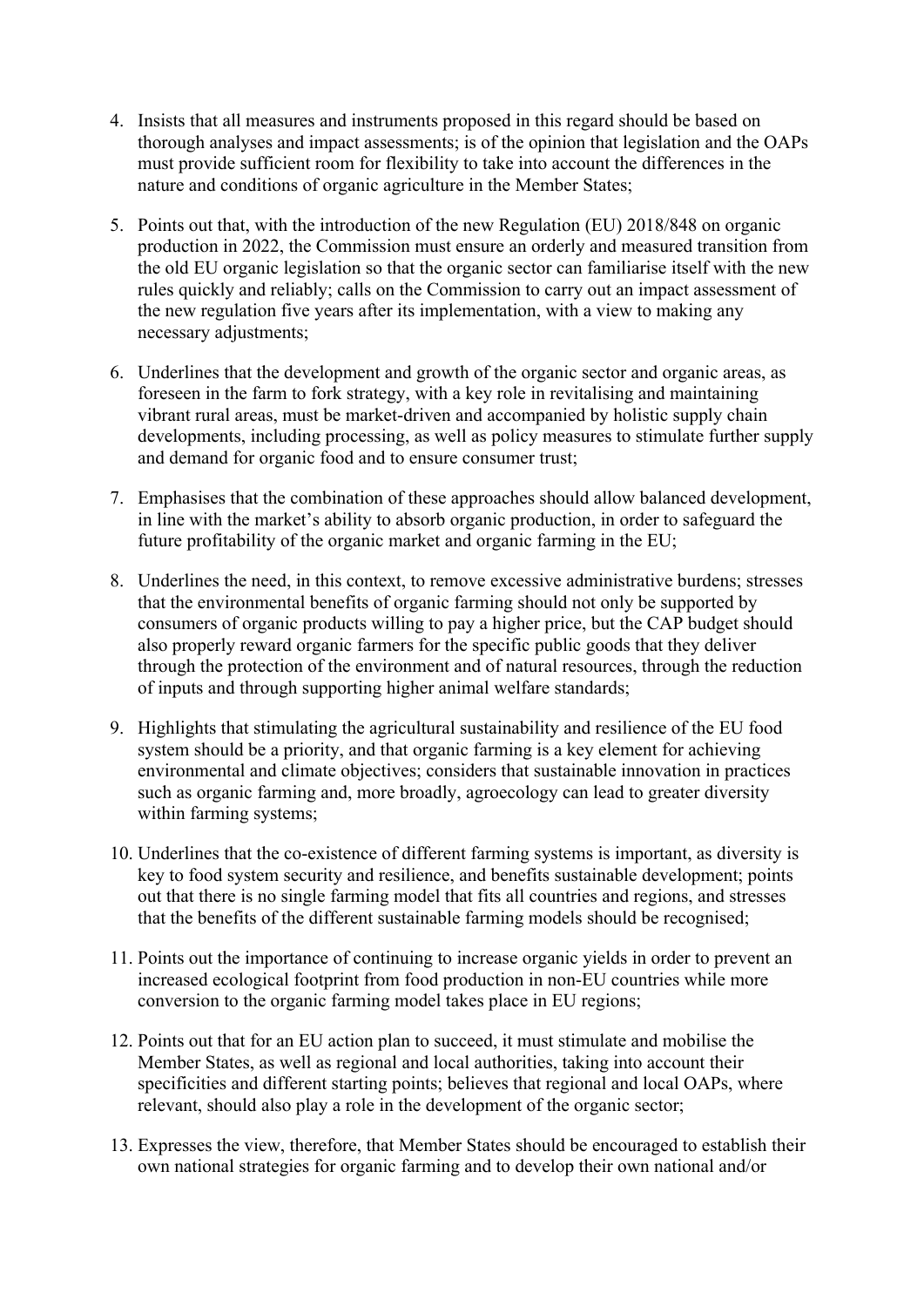regional OAPs, in coordination with the National Strategic Plans, which should have a high level of ambition for the development of organic farming, with realistic and concrete objectives, actions, time frames and budgets, including incentives for farmers, that facilitate choice and support bottom-up initiatives;

- 14. Calls on the Commission to ensure that these conditions are fully respected when approving the National Strategic Plans submitted by the Member States and to ensure that sufficient financial resources, together with the most effective tools, are made available to achieve the relevant objectives in terms of the development of the sector; highlights the need to exchange know-how and best practices, as some Member States have more experience in designing and implementing ambitious national plans;
- 15. Calls on the Commission to include such exchanges in the framework of the planned public follow-up meetings; highlights that the national OAPs should create predictability and clarity for farmers and industry, thereby encouraging the development of the organic sector and the commercialisation of organic products;
- 16. Welcomes the extension of the scope of the organic farming regulation to include certain products closely linked to agriculture, which are not listed in Annex I of the TFEU, such as salt; expresses its concern, however, about the report on organic salt published on 6 August 2021 by the Expert Group for Technical Advice on Organic Production (EGTOP), as it is in favour of extending the EU organic label to production methods that do not comply with the principles of Regulation (EU) 2018/848; therefore calls on the Commission not to follow the advice of EGTOP;
- 17. Stresses that Member States should engage all stakeholders, especially organic farmers and associations, cooperatives, local and regional authorities, the agri-food industry along the value chain, agri-food wholesalers, consumer and private sector representatives and the hospitality industry, including large-scale caterers and food education associations, as well as citizens, in a consultative process when designing, adopting, reviewing and implementing their national and/or regional OAPs in order to achieve the best possible synergies and to reach the objective of increased area under organic farming as determined in their National Strategic Plan;
- 18. Acknowledges that organic production offers better economic returns for farmers, but often involves higher production costs and, therefore, requires market prices and direct support to be sufficient to recover those costs in order to allow fair earnings for farmers;
- 19. Points out that higher consumer prices may represent a barrier to expansion, but that they are currently needed to sustain the organic sector; recalls that in some cases there is no market for organic agricultural products, forcing farmers to sell them as conventional agricultural products at a lower price;
- 20. Recalls that organic farming involves very high production standards; stresses the need to address the affordability and thus accessibility of organic products; strongly emphasises that producers must be supported in the process of conversion to organic production and must benefit from the added value of organic farming; notes that, as is the case for conventional products, a better distribution of the value between the actors in the organic food chain would benefit both farmers and consumers;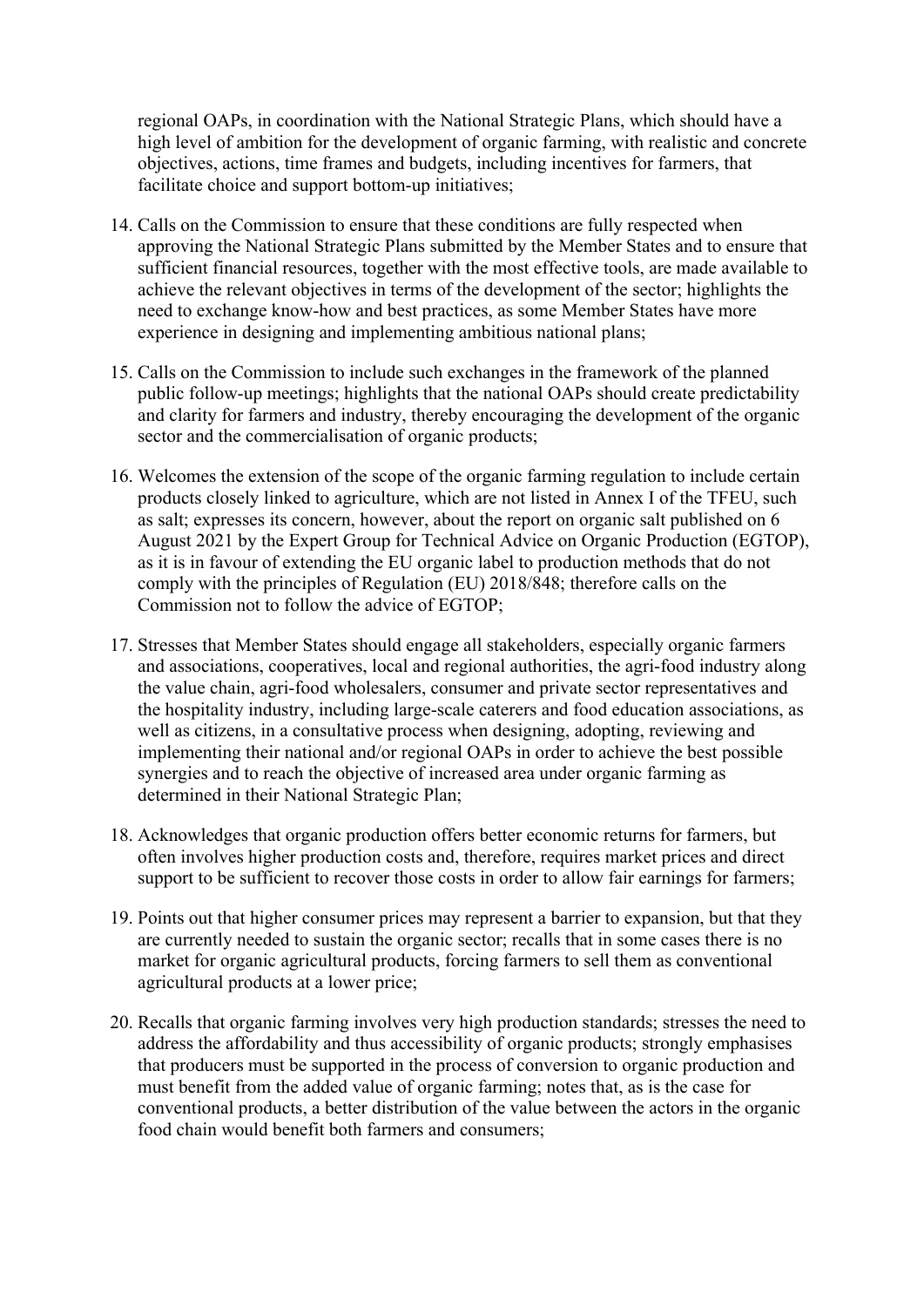- 21. Recognises that the development of the organic sector will allow economies of scale in processing and logistics that will increase efficiency and lead to lower costs; stresses the importance of the Unfair Trading Practices Directive for the development of the sector and to ensure that retailers do not have excessively high profit margins on organic products; considers also that organic products could be included in the programmes within the Fund for European Aid to the Most Deprived, as long as a sufficient supply is available;
- 22. Welcomes the fact that the Commission is working on improving overall animal welfare and points out that the 2020 Eurobarometer survey on agriculture and the CAP found that 80 % of EU citizens associate organic farming with higher respect for animal welfare; underlines, in this context, the importance of supporting organic livestock farming;
- 23. Underlines the importance of speeding up the development of organic aquaculture and its market in the EU, as well as strengthening consumers' demand for and trust in these products; highlights that one in four fishery products comes from aquaculture; points out, however, that as most of the consumption of these products is supplied by imports, representing 60 % of total supply, there is huge growth potential that we must take advantage of in order to develop European aquaculture in general and organic aquaculture in particular;
- 24. Underlines the need to coordinate the measures on organic aquaculture with the new strategic guidelines for a more sustainable and competitive EU aquaculture for the period 2021 to 2030 and the development of the sector in the Member States and the regions;

#### *Stimulating demand and ensuring consumer trust*

- 25. Supports the Commission in further promoting and sharing information about the EU organic logo among consumers, including through school schemes, which should give a larger share to organic products when the school schemes are revised, as well as in other institutions such as nursing homes; supports the promotion of the local organic logos that exist in several Member States and which offer at least the same guarantees as the EU organic logo and are used together with it; notes that school schemes should be the basis for a pedagogical discussion on nutrition and sustainable food and be accompanied by measures aimed at informing and educating children about better diets;
- 26. Emphasises that it is of paramount importance that consumer surveys on organics are followed by actions to further raise awareness of the benefits of organic farming for health, well-being and a high quality of life, while ensuring that consumer trust in the safety and sustainability of conventional farming methods in the Union is not undermined; stresses the need to provide accurate information to ensure that the new initiatives which are being developed on sustainable food labelling do not weaken the EU organic logo or create confusion for the consumer regarding their respective scope and meaning;
- 27. Expresses its concern about misleading labels, packaging and advertising that makes it difficult for consumers to distinguish conventional products from organic products; notes that Regulation (EU) 2018/848 and frequent independent controls are the basis for consumers' trust in organic products and calls on the Member States to communicate clearly on the EU organic logo;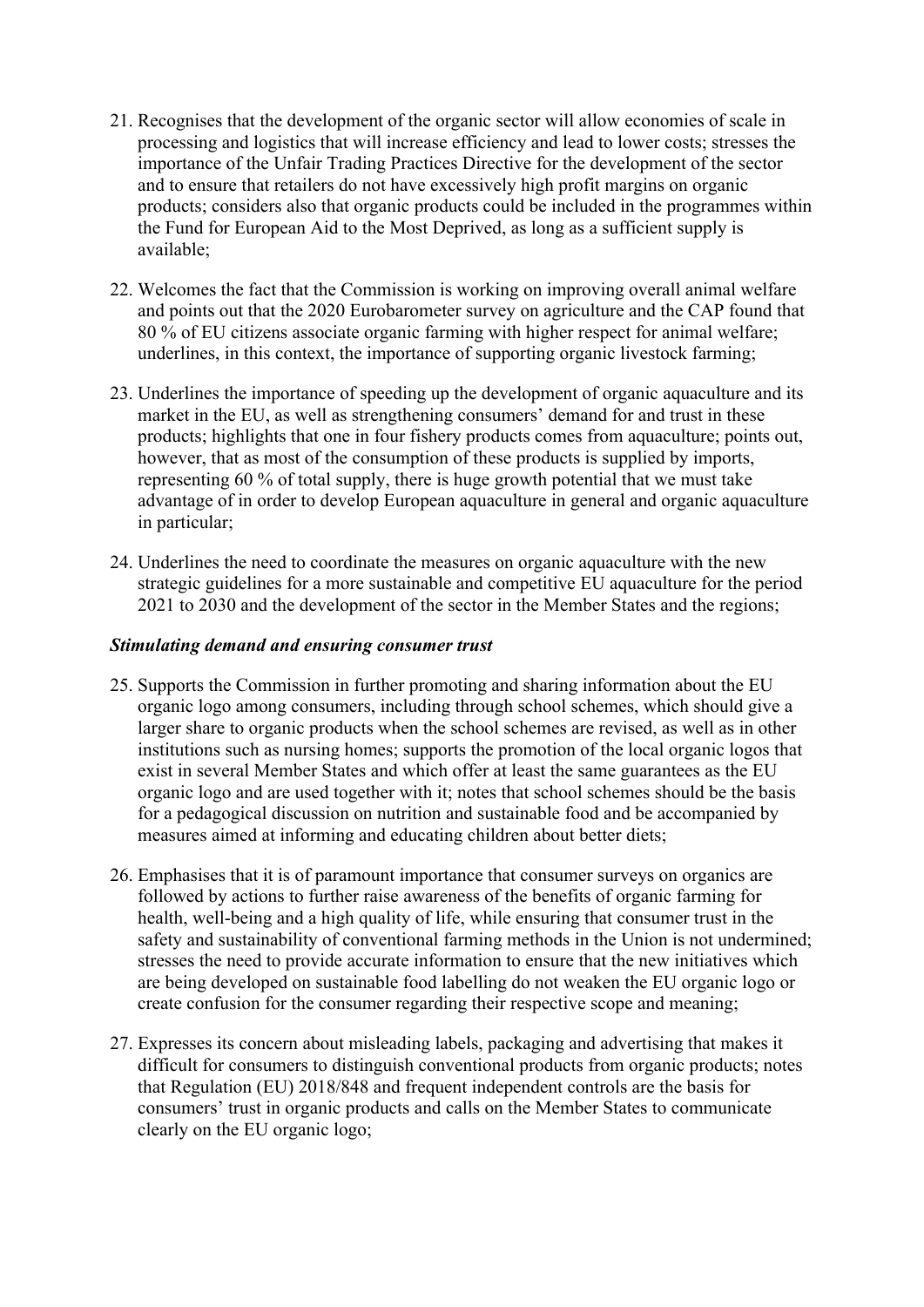- 28. Emphasises the role to be played by supermarkets and the various food supply chains in promoting and supporting the EU organic logo; awaits the Commission's future initiatives aimed at better guiding consumers in their choice of food through labelling, promotion and information campaigns, based on sound, independent and operational scientific foundations and complete and coherent methodologies; notes that mandatory labelling indicating the origin of all EU food products has the potential to significantly increase transparency and traceability, thereby combating fraud and illegal production methods, as well as improving consumer confidence;
- 29. Recalls that the requirements of professional kitchens differ from those of households; stresses the importance of creating added value for the supply chain and increasing the processing level of organic products to respond to the needs of professional kitchens;
- 30. Believes that the green public procurement (GPP) review of 2019 should be better publicised in the Member States in order to improve awareness and serve as a strong stimulus for action aimed at the promotion of organic production and to support a healthier, more environmentally friendly diet in institutions such as schools, hospitals, retirement homes and prisons, and can also reduce the amount of waste of organic products in the Member States with surpluses; believes that the EU institutions should lead by example in their own facilities; considers that in order to increase the use of GPP, it is essential to coordinate with the sector through its representative organisations with a view to ensuring that procurement runs smoothly;
- 31. Calls on the Commission to continue its investigations into the current structural and logistical barriers and to promote the use of GPP criteria in the Member States, as well as actions to improve information, education and the promotion of organics in order to make this measure more effective; points out that the increase in the use of GPP should be decided at national level in accordance with national demand and the targets set in national OAPs; believes that GPP must place strong emphasis on EU organic products, which would stimulate production and help the EU in reaching its climate targets;
- 32. Stresses that organic production and processing must be developed in an appropriate way at regional and local levels, involving local organic farmers; supports the development of regional sustainable food systems based on cooperation involving all food stakeholders; regrets the lack of verified data about the uptake of organic products in public canteens and restaurants;
- 33. Points out that local, regional and national authorities, together with farmers' associations and agri-food wholesalers play an important role in supporting the structuring of the organic sector in terms of production, collective processing, logistics and trade, easing access to land for organic farmers, facilitating cooperation between producers themselves, between producers and consumers and with food services;
- 34. Highlights, furthermore, the role to be played by local, regional and national authorities in raising public awareness about all types of sustainable farming methods, in supplying organic products in canteens and when developing educational programmes for preschools and schools;
- 35. Points out, in this context, that farmers' markets at local and regional level are an effective tool in bridging the gap between producers and consumers and should be promoted; recalls also that highly valuable technical assistance is provided by local and regional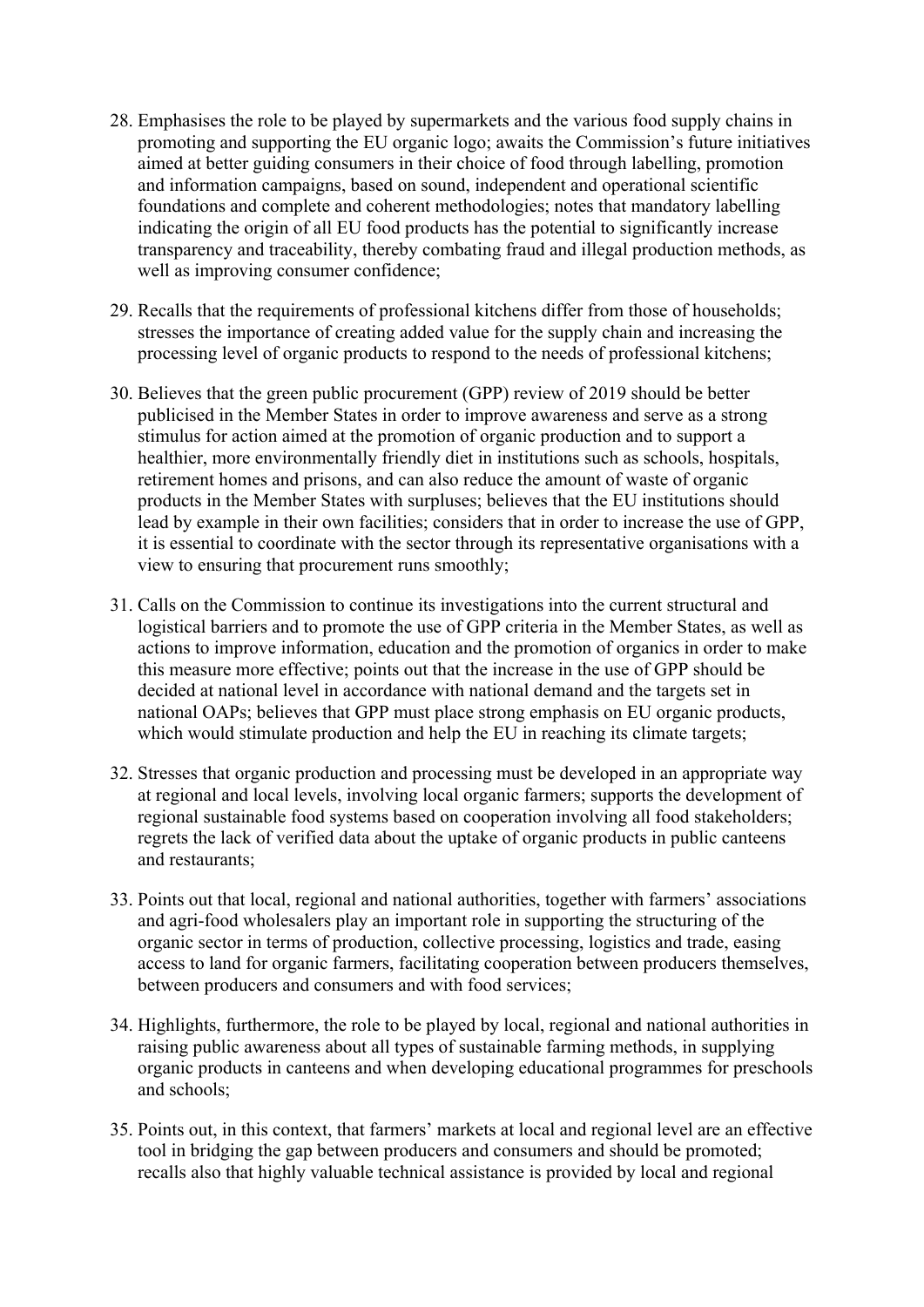authorities and farmers' associations to organic farmers and those in the process of converting, which is crucial for the implementation of these practices, and which require adequate funding from the CAP and other sources;

- 36. Highlights that all authorities must ensure that the regulatory framework continues to enable and stimulate the sector's development, while keeping administrative burdens at a minimum; recalls that local and regional authorities in many Member States have long been involved in supporting the development of organic farming, in particular through the management and implementation of rural development programmes;
- 37. Emphasises that, when involving local and regional authorities, a place-sensitive approach is required, in line with the precepts of the Territorial Agenda 2030, to address the differing needs of rural, peri-urban and urban areas across Europe;
- 38. Highlights that the success of the OAP will depend on stronger involvement of the private sector to stimulate demand and deliver fair incomes for farmers, especially in countries with less developed organic markets and production; calls on the Commission to identify a set of instruments to enable the Member States to encourage retail chains to actively help to promote and provide information on the importance of organic consumption, and to create local organic supply chains; underlines that an increase in organic production must primarily come from higher private demand and not exclusively from political incentives;
- 39. Highlights the importance of improving transparency in the organic food supply chain and of better traceability in all production and distribution processes in line with the demands from European consumers to have more information on the origin and production methods of the foodstuffs they consume; welcomes the voluntary initiatives by retailers to buy conversion products at a higher price and believes such initiatives should be promoted;
- 40. Takes due note of the difficulties retailers are facing in marketing these conversion products to consumers owing to the lack of harmonised marketing rules and calls on the Commission to assess measures to facilitate their marketing, such as through harmonised labelling;
- 41. Underlines that it is essential for the Commission, the Member States and stakeholders to engage actively in identifying ways in which the existing certification and control mechanisms can be made more robust to prevent fraud in organic production and trade;
- 42. Believes that the certification and control mechanisms must be more suited to the reality on the ground for organic farmers and the process must be simplified, including through IT solutions;
- 43. Emphasises that special attention must be paid to the procedures for authorising certification bodies; stresses that the certification process in the conversion to organic farming continues to be cumbersome and difficult to implement and should be facilitated, especially for small farmers; considers that farmers should be supported in covering certification costs;
- 44. Highlights the need for harmonised European systems for the certification of inputs for organic farming in order to prevent the proliferation of private certifications with different requirements and control systems; calls on the Commission to accelerate its EU-wide harmonisation through the OAP;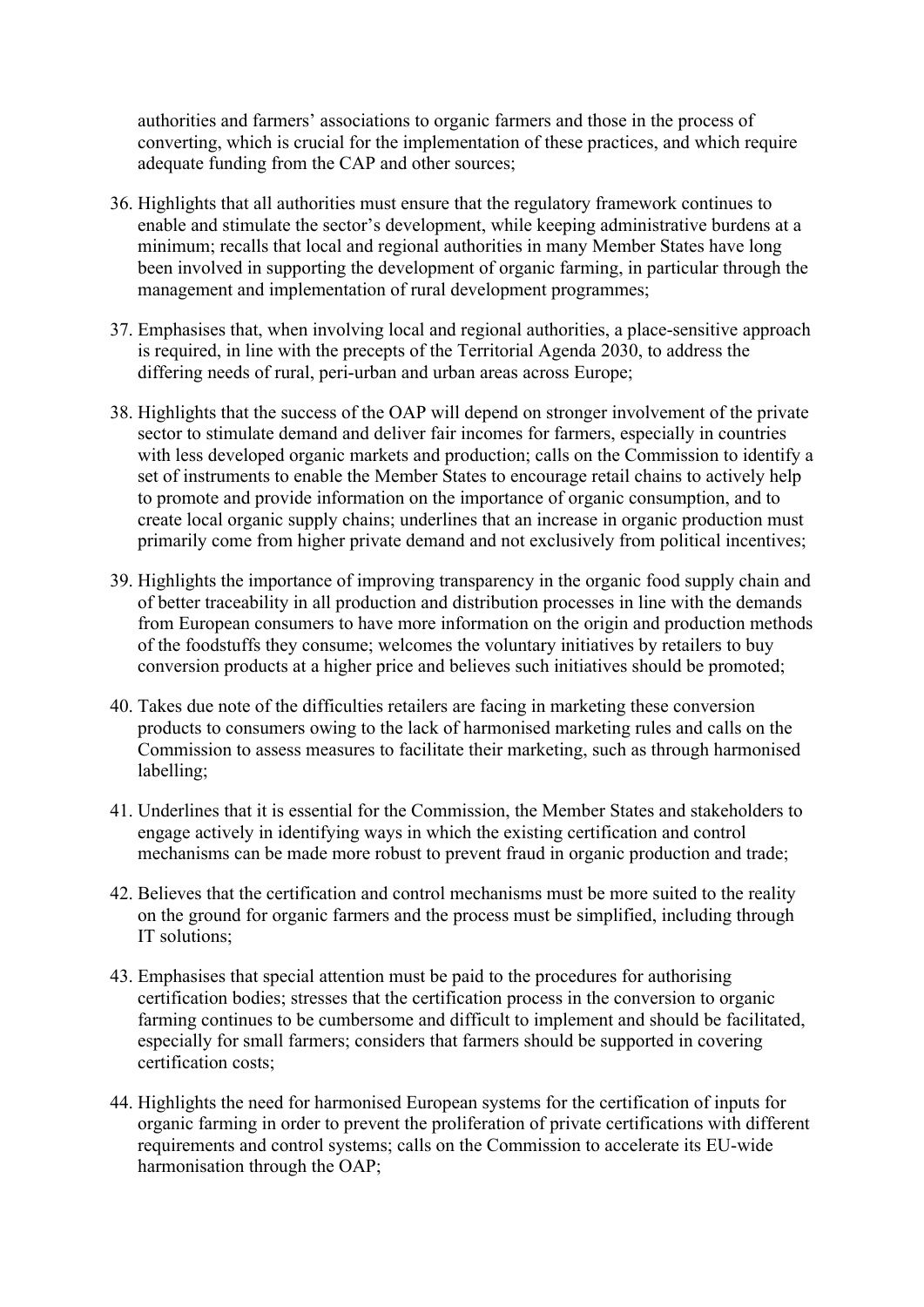- 45. Urges the Commission to strengthen customs checks by means of direct, unified control mechanisms in coordination with the Member States and in full compliance with the principle of subsidiarity, in order to prevent food fraud, adulteration and imports of products which do not comply with EU organic production standards, as well as to avoid the risk of putting the EU organic sector at a competitive disadvantage owing to a lack of global convergence of standards and increased costs for consumers; highlights, in this context, the need for greater involvement of the relevant customs authorities in order to guarantee the quality and safety of organic products and ensure fair competition between producers inside and outside the EU;
- 46. Regrets the absence in the organic action plan of any reference to the difficulties and heavy costs created for the sector by the necessity of putting in place suitable measures during cultivation, harvest, transport, storage and processing to keep non-authorised products such as, for example, GMOs out of the organic production chain;
- 47. Stresses that agricultural products of EU origin are internationally recognised for their high quality; considers that positive and trade-promoting actions are needed to further promote EU organic products internationally; acknowledges, in this regard, the potential role to be played by the EU's promotion policy for organic production; underlines that it should recognise the wide range of sustainable production methods, practices and products in the EU;
- 48. Points out that geographical indications, which are supported by the EU's promotion policy, strongly contribute to economic growth in many rural areas and are a flagship of European agriculture; requests that the Commission inform Parliament about the potential for expansion of the organic market and that it speed up the ongoing negotiations to achieve the shift from equivalence to compliance with EU standards for imports of organic products;
- 49. Supports the global transition to sustainable food systems; takes the view that action at EU level, including in particular the Green Deal strategy, should aim to regularly raise environmental awareness on a global scale; regrets the fact that free trade agreements sometimes do not pay sufficient attention to major differences in agricultural production standards between the EU and third countries with regard to environmental protection and animal welfare, which discourages EU farmers from further environmental investments, including in organic production;

#### *Stimulating conversion and reinforcing the entire value chain*

- 50. Considers that, in order to fulfil the ambitions of the National Strategic Plans, an adequate CAP budget, as well as compatibility with other European funds or programmes, is essential to create incentives to encourage farmers to convert to and maintain organic farming practices, through adequately resourced rural development measures or financially attractive eco-schemes, or a combination of the two;
- 51. Calls for eco-schemes to be accessible for both conventional and organic farmers and to be designed in a manner that renders them compatible with and complementary to agrienvironment-climate measures (AECMs); recalls the importance of supporting organic farmers beyond the conversion phase; calls on the Member States to support generational renewal in organic farming through the relevant public policies, to promote farming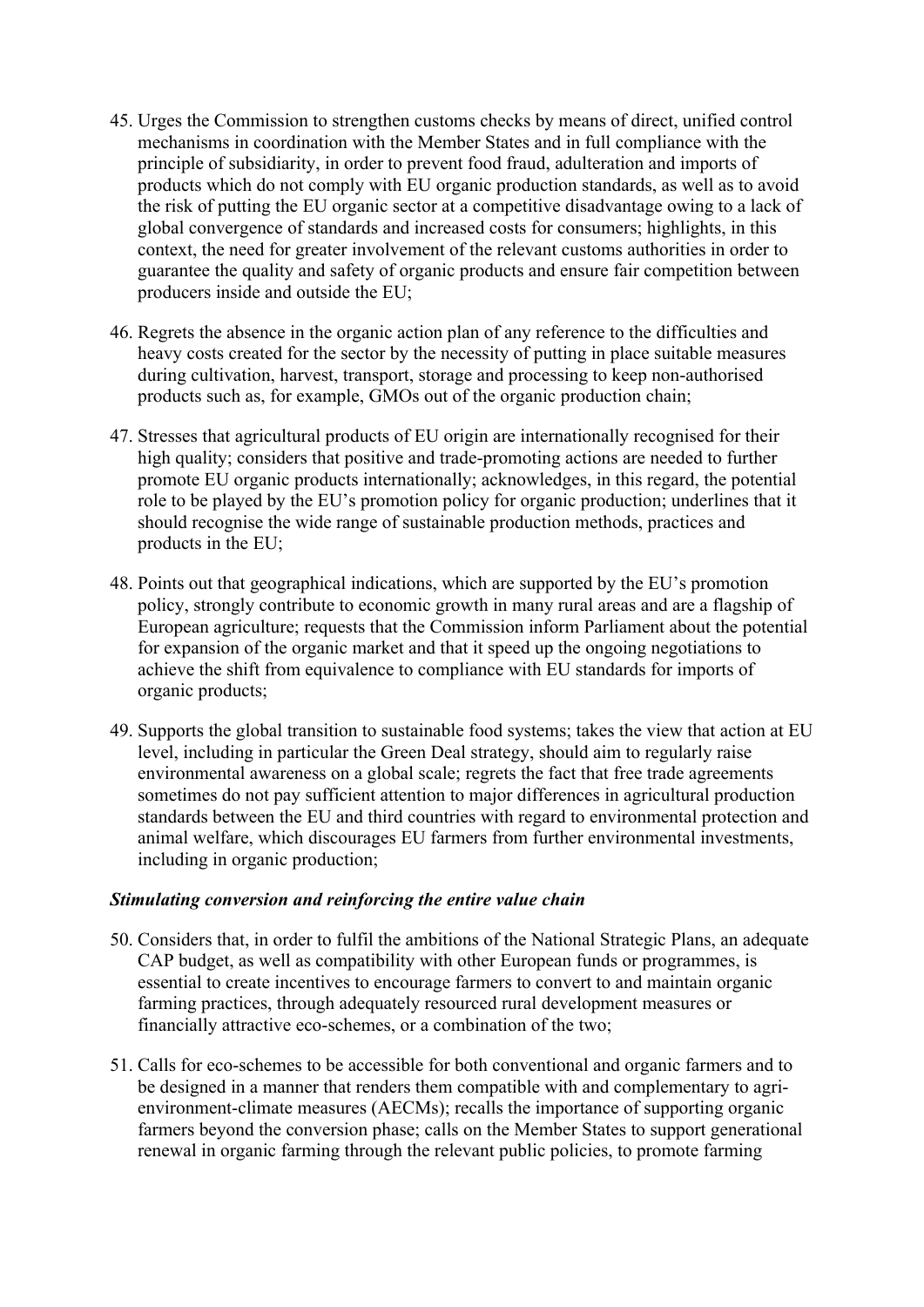entrepreneurship among women and to support the development of viable small and medium-sized organic farms;

- 52. Regrets the decline in the CAP budget over the past two decades at the same time as the requirements imposed on the agricultural sector have grown; notes that under the current CAP, only 1.8 % of the budget is being spent on measures to support organic farming and welcomes the fact that the new CAP, in particular through eco-schemes and rural development measures, allows the Member States more flexibility to increase the amounts devoted to the organic sector;
- 53. Notes the potential of short, local and seasonal, and smart food supply chains and direct marketing opportunities, including farmers' markets, for organic producers and rural economies to deliver environmental and animal welfare benefits, while also securing incomes, preserving and creating employment, ensuring the vitality of rural areas and bridging the gap between EU producers and consumers; points out that market development is essential for the sustainable development of the organic sector;
- 54. Calls on the Member States to allocate sufficient resources to investments easing the development of short food chains, such as through increasing the number of mobile slaughterhouses or on-farm processing facilities; considers that the use of local supply chains should be promoted in public procurement procedures; emphasises that the focus on local production and short chains should not lead to additional barriers in the EU internal market;
- 55. Calls on the Commission and the Member States to play an active role in improving the structure of organic supply chains and building the capacity of organic producers' organisations; urges the Member States to use 'sectoral interventions' and all available measures to improve the organisation of organic producers in all relevant sectors and to assist them in the event of temporary overproduction;
- 56. Points out that organic farms, whose production is smaller in terms of volume and thus more costly, may have less bargaining power in commercial contracts and may therefore be particularly vulnerable to unfair commercial practices, especially in the form of delayed payments for perishable goods, last-minute cancellations or forcing suppliers to pay for unsold and wasted products; underlines the need for clear contractual conditions and fair recognition of the work of organic agricultural producers and believes that tools such as supply chain contracts should be promoted;
- 57. Welcomes the Commission's support for the development of bio-districts, also referred to as eco-regions, within Member States, as they are multifunctional in nature, promote short supply chains and create synergies, inter alia, between farmers, consumers, processing companies, retailers, the hospitality industry and catering, and cultural enterprises; calls on the Commission to provide the Member States with information on the instruments they could use to promote the development of bio-districts, paying special attention to urbanised areas; notes that their success depends on strong regional integration and the involvement of local and regional authorities;
- 58. Stresses the fundamental importance of expanding the structured exchange of knowledge and best practices on organic farming among Member States and farmers; highlights the benefits of intensifying collaboration between scientists, agricultural science universities and the wider education sector, advisory services or consultants, farmers and their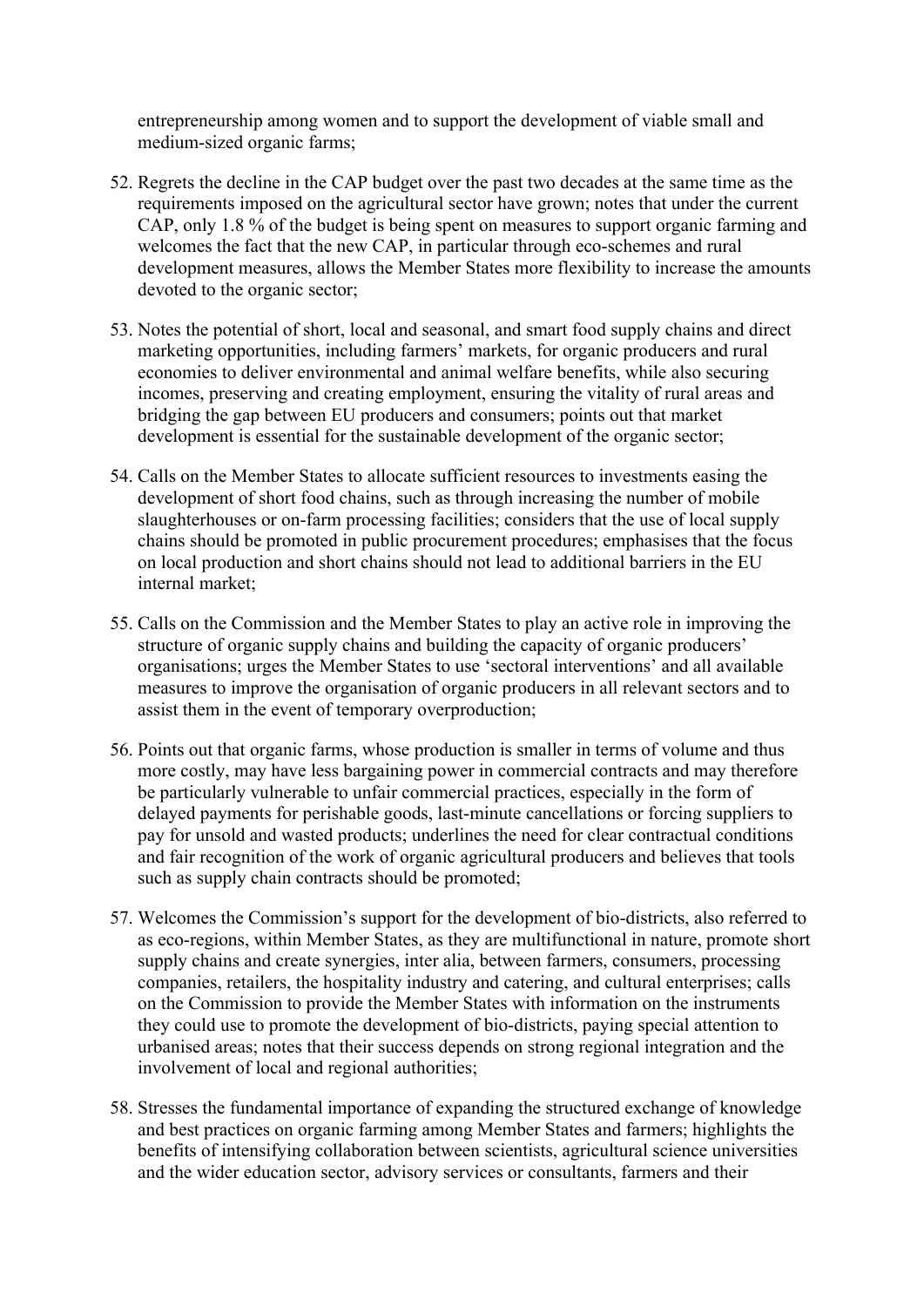associations and organisations, and society; highlights the important role to be played in the development of organic production by the independent farm advisory services that Member States must include in their CAP Strategic Plans and emphasises the need to allocate sufficient financial resources to them;

- 59. Notes that the Joint Research Centre's report entitled 'Modelling environmental and climate ambition in the agricultural sector with the CAPRI model'<sup>1</sup> has indicated that there is a need for productivity gains with respect to organic farming and nutrient management, which can be enhanced, inter alia, by precision farming, new digital technologies and other innovative techniques;
- 60. Notes that innovative digital tools have the potential to significantly increase transparency and traceability, thereby combating fraud and illegal production methods, as well as improving consumer confidence; therefore encourages the Commission, including through the CAP Strategic Plans, to ensure greater deployment of digital technologies, such as precision farming and blockchain in organic farming; stresses, however, that these technologies complement the systemic sustainability approach of organic farming and that the privacy, profitability and independence of farmers when it comes to data must be ensured;

#### *Improving the contribution of organic farming to sustainability*

- 61. Reiterates the importance of research and innovation for the sustainability of the organic farming sector and in meeting societal expectations on biodiversity, climate change and climate adaptation, animal welfare and efficient resource use, and welcomes the Commission's intention to earmark Horizon Europe funding to support these aims; stresses, in this context, the need for research and innovation to encourage the conversion to organic agriculture, including livestock production, to find alternatives for certain inputs both in farming and processing so as to increase yields and to ensure the availability of the necessary protein feed, vitamins, plant protection products, in particular biocontrol solutions, fertilisers and genetic resources to further develop robust farming systems and increase tolerance to drought, pests and disease; calls on the Commission to stimulate and foster cooperation between research communities working on organic and conventional food and farming, in particular through the agricultural European Innovation Partnership (EIP-AGRI);
- 62. Encourages a science-based approach regarding soil fertility and the need to develop, accept and incentivise innovations in novel plant nutrient sources in organic farming, including increased nutrient recycling through adequate processing and nutrient separation and, where suitable and appropriate, fertilising products produced from renewable sources, such as biomass waste and animal manure to avoid long-term nutrient deficits; recalls the importance of livestock manure as an organic fertiliser and encourages its sustainable use in the cultivation cycle; calls on the Commission to assess new recycled materials containing essential plant nutrients (phosphorus, potassium and nitrogen) for

<sup>1</sup> Barreiro Hurle, J., Bogonos, M., Himics, M., Hristov, J., Perez Dominguez, I., Sahoo, A., Salputra, G., Weiss, F., Baldoni, E. and Elleby, C., *Modelling environmental and climate ambition in the agricultural sector with the CAPRI model*, Publications Office of the European Union, Luxembourg, 2021.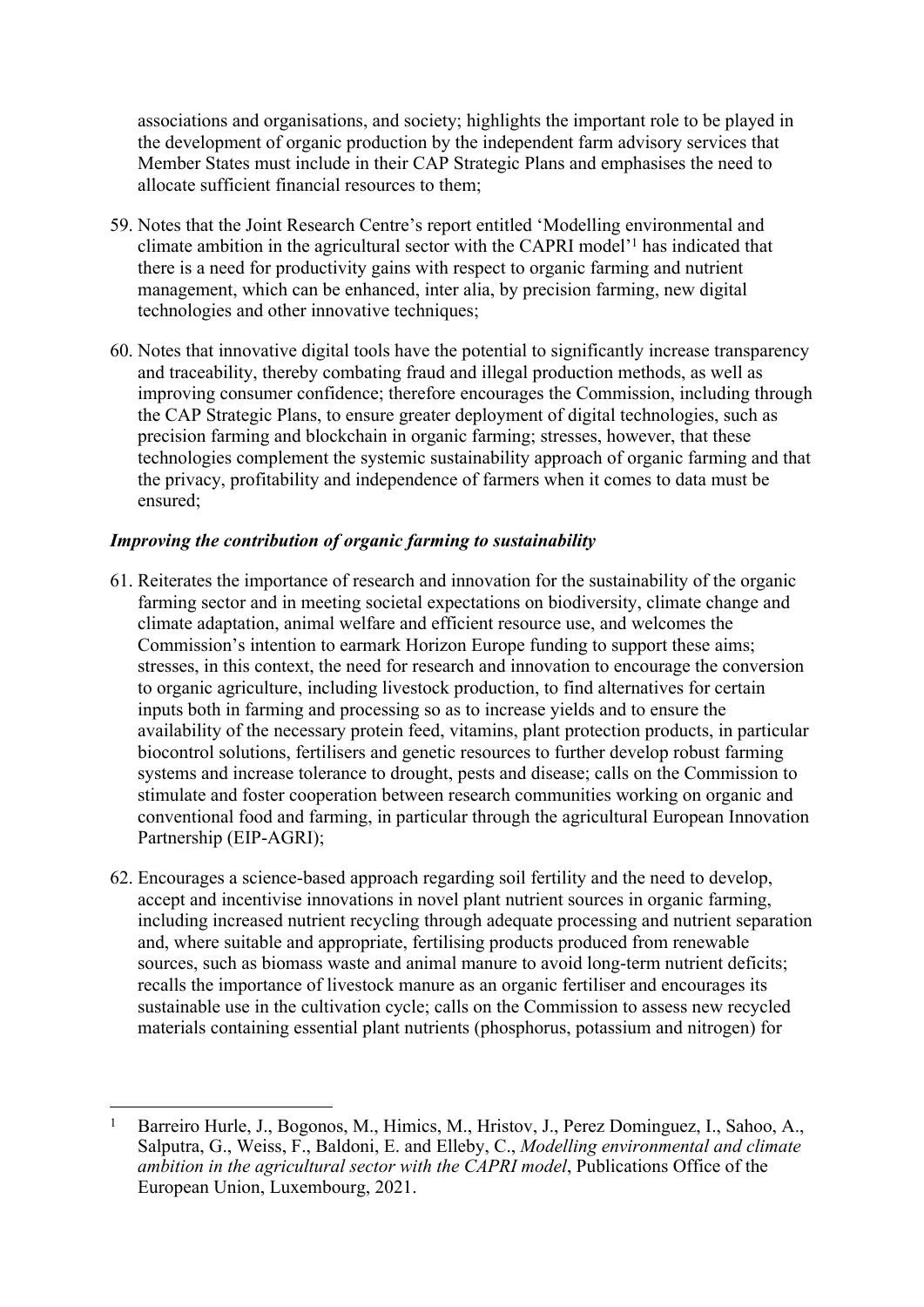their future addition to the list of input materials in Regulation (EU) 2018/848, in line with the principles of organic farming and ensuring quality, safety and consumer confidence;

- 63. Calls for more research into and information on the potential benefits of using plant biostimulants and bio-based soil improvers in organic farming systems and how they contribute to nutrient absorption and better performance in this production model, in order to allow their wider uptake and help reduce the gap between organic and conventional yields; points out that the promotion of the use of an adequate farm-specific combination of different external nutrients, on top of biological nitrogen fixation, could address the challenge of the imbalances in nutrient budgets in organic farming systems;
- 64. Highlights the urgent need for the production of organic plant proteins to be developed and the production of organic legumes, including in forage systems, to be stimulated in the European Union, in order to decrease the dependency of the organic sector on imports; urges the Commission to draw up a dedicated strategic plan in this regard;
- 65. Welcomes the contribution of organic farming to the reduction of the use of synthetic pesticides and calls on the Commission, when drafting the new legislation on the sustainable use of pesticides, to define biocontrol products and to increase the availability of biocontrol solutions and natural substances, which have scope for much wider use, by improving and speeding up the evaluation and authorisation process;
- 66. Reminds the Commission and the Member States of Parliament's resolution of 15 February 2017 on low-risk pesticides of biological origin<sup>1</sup> and stresses the need to support the development of safe, effective and affordable alternative plant protection products, and to encourage their wider use, in particular by easing both the authorisation procedure for basic substances and the extension of their use, as an important component in the development of organic production; highlights the need to create the conditions for equal access to organic plant protection products and fertilisers in the Member States; stresses that pesticide residues, which are present in the environment, may potentially affect organic products as well;
- 67. Points out that organic farmers, who guarantee high environmental standards in production, must not be held responsible for risks outside of their control and calls on the Commission to further promote harmonisation in the handling of pesticide residue findings;
- 68. Highlights the importance of sufficiently available, high-quality organic seeds, heterogeneous material and high-yielding plant varieties, native varieties and locally adapted varieties; points out their potential in strengthening resilience against plant diseases and the impact of climate change; encourages the Commission and the Member States to step up efforts, including through specific actions, to improve the functioning of the organic seed market and believes that transitional periods would be helpful in achieving this; calls on the Commission to ensure that sufficient financial resources are allocated to research into organic seeds and animal breeding;
- 69. Highlights the importance of supporting programmes for the preservation and selection of local breeds which, given their robustness, are particularly suited to organic farming; stresses the need to support traditional crop breeding for the development of healthy and

<sup>1</sup> OJ C 252, 18.7.2018, p. 184.